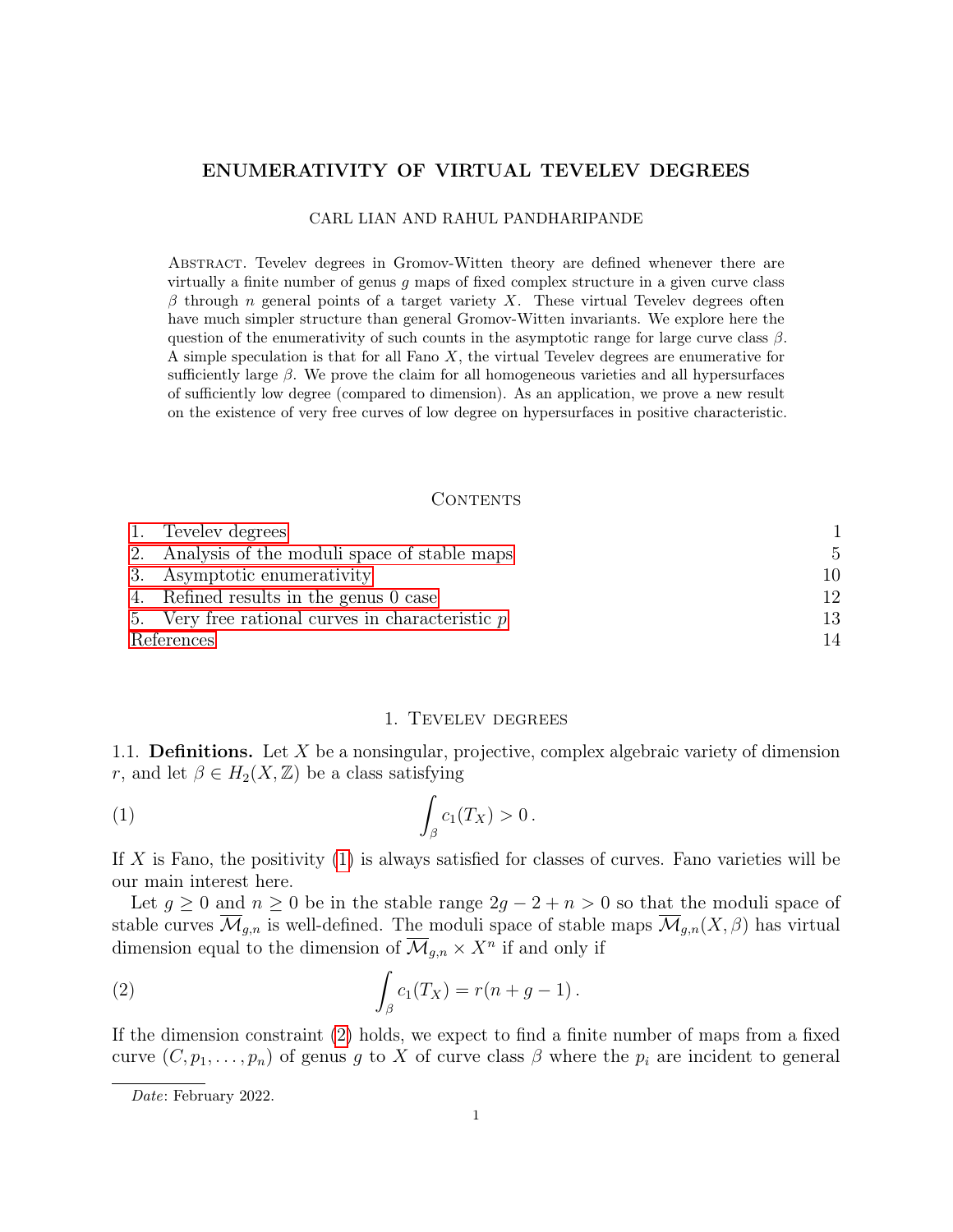points of X. Tevelev degrees in Gromov-Witten theory are defined to be the corresponding virtual count.

**Definition 1.** Let  $g \ge 0$ ,  $n \ge 0$ , and  $\beta \in H_2(X, \mathbb{Z})$  satisfy  $2g - 2 + n > 0$  and the dimension constraint [\(2\)](#page-0-2). Let

$$
\tau : \overline{\mathcal{M}}_{g,n}(X,\beta) \to \overline{\mathcal{M}}_{g,n} \times X^n
$$

be the canonical morphism. The **virtual Tevelev degree** vTev $_{g,\beta,n}^X \in \mathbb{Q}$  is defined by

$$
\tau_*([\overline{\mathcal{M}}_{g,n}(X,\beta)]^{vir}) = \mathsf{vTev}^X_{g,\beta,n} \cdot [\overline{\mathcal{M}}_{g,n} \times X^n] \in A^0(\overline{\mathcal{M}}_{g,n} \times X^n).
$$

Here,  $[$  $]^{vir}$  and  $[$  $]$  denote the virtual and usual fundamental classes, respectively. If the dimension constraint [\(2\)](#page-0-2) fails, we define  $\mathsf{vTev}_{g,\beta,n}^X$  to vanish.

We say that the virtual Tevelev count for  $\tilde{g}$  and  $\beta$  is well-posed if

$$
n(g,\beta) = 1 - g + \frac{1}{r} \int_{\beta} c_1(T_X)
$$

is a non-negative integer satisfying  $2g - 2 + n(g, \beta) > 0$ . We will use the notation

$$
\mathsf{vTev}_{g,\beta}^X = \mathsf{vTev}_{g,\beta,n(g,\beta)}^X\,,
$$

in the well-posed case.

Let  $(C, p_1, \ldots, p_n)$  be a fixed *general* nonsingular curve of genus g with n distinct points. Let  $x_1, \ldots, x_n \in X$  be *n* general points.

**Definition 2.** If the virtual Tevelev count for g and  $\beta$  is well-posed and the actual count of maps

$$
f:(C,p_1,\ldots,p_n)\to X
$$

in class  $\beta$  satisfying  $f(p_i) = x_i$  is finite and transverse, we define the **geometric Tevelev** degree  $\mathsf{Tw}_{g,\beta,n}^X \in \mathbb{Z}$  to be the set-theoretic count.

Equivalently,  $\text{TeV}_{g,\beta,n}^X$  is defined by the set-theoretic degree of the morphism

$$
\tau_{\mathcal{M}}: \mathcal{M}_{g,n}(X,\beta) \to \mathcal{M}_{g,n} \times X^n
$$

computed along a general fibre (which is required to be everywhere transverse). Transversality here is the condition that  $d\tau_M$  is an isomorphism on Zariski tangent spaces. The definition ignores all components of  $\mathcal{M}_{g,n}(X,\beta)$  which fail to dominate  $\mathcal{M}_{g,n} \times X^n$ .

The virtual Tevelev degree is enumerative if the geometric Tevelev degree is well-defined and

$$
\mathsf{vTev}^X_{g,\beta,n}=\mathsf{Tev}^X_{g,\beta,n}\,.
$$

**Remark 3.** The virtual Tevelev count is never well-posed for constant maps: if  $\int_{\beta} c_1(T_X) = 0$ and  $n(g, 0) \geq 0$ , then g must be 0 or 1 with

<span id="page-1-0"></span>
$$
2g - 2 + n(g, 0) < 0 \, .
$$

The geometric Tevelev degree therefore requires a nonzero class  $\beta$ .

Remark 4. Stable maps with automorphisms never occur in a general transverse fiber of  $\tau_M$  when the geometric Tevelev degree is well-defined. Such automorphisms could only occur in the cases

(3) 
$$
(g, n) = (1, 1) \text{ or } (2, 0).
$$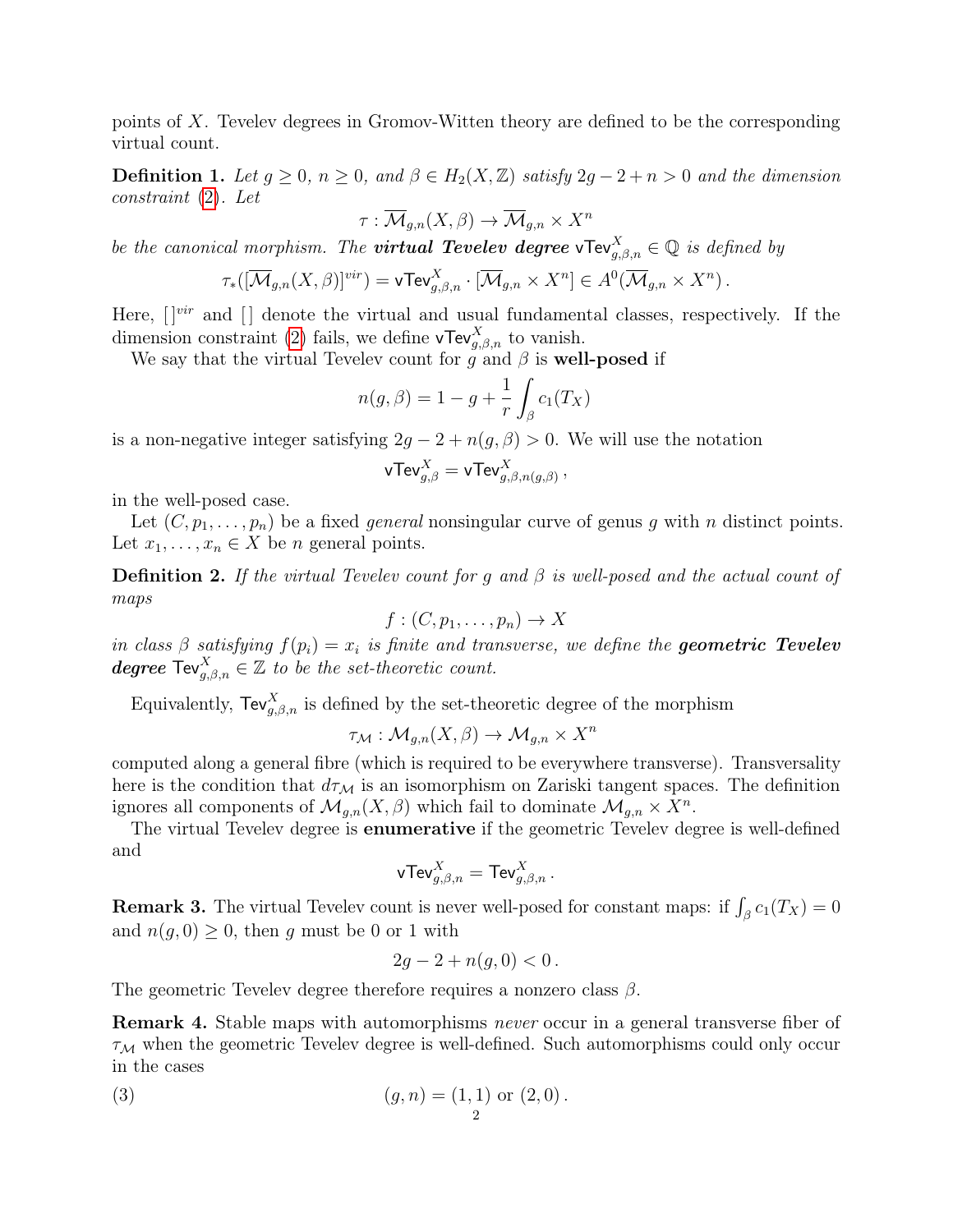In both cases [\(3\)](#page-1-0), a stable map to X in a general fiber of  $\tau_M$  with a nontrivial automorphism must factor through a map to  $\mathbb{P}^1$ . Using the infinite automorphism group of  $\mathbb{P}^1$ , we see the finiteness condition for the geometric Tevelev count is violated.

1.2. Calculations of virtual Tevelev degrees. While Gromov-Witten invariants are in general rarely enumerative (especially in higher genus) and complicated to compute, the situation is much better for virtual Tevelev degrees.

• The projective space case  $X = \mathbb{P}^r$  has a particularly simple answer:

(4) 
$$
\mathbf{vTev}_{g,d}^{\mathbb{P}^r} = (r+1)^g
$$

whenever the virtual Tevelev count is well-posed [\[2\]](#page-13-1).

• For low degree hypersurfaces, a similar result is true.

<span id="page-2-2"></span>**Theorem 5.** [\[2\]](#page-13-1) Let  $X_e \subset \mathbb{P}^{r+1}$  be a nonsingular hypersurface of degree  $e \geq 3$  and dimension  $r \geq 2e-3$ . We index curve classes of  $X_e$  by their associated degree d in  $\mathbb{P}^{r+1}$ . Then,

<span id="page-2-0"></span>
$$
\mathbf{vTev}_{g,d}^{X_e} = ((e-1)!)^{n(g,d)} \cdot (r+2-e)^g \cdot e^{(d-n(g,d))e-g+1}
$$

whenever the virtual Tevelev count is well-posed.

• The  $e = 2$  case of quadric hypersurfaces  $Q^r \subset \mathbb{P}^{r+1}$  takes a special form. Let

$$
\delta = \begin{cases} 1 & \text{if } r \text{ is odd,} \\ 2 & \text{if } r \text{ is even.} \end{cases}
$$

<span id="page-2-1"></span>**Theorem 6.** [\[2\]](#page-13-1) For quadrics of dimension  $r \geq 3$ ,

$$
\text{vTev}_{g,d}^{Q^r} = \frac{(2r)^g + (-1)^d (2\delta)^g}{2}
$$

whenever the virtual Tevelev count is well-posed.

The method of [\[2\]](#page-13-1) expresses the virtual Tevelev degrees explicitly in terms of the small quantum cohomology ring of X. When  $QH^*(X)$  is sufficiently well known, exact calculations are possible. For further recent progress on the Gromov-Witten of hypersurfaces, see [\[1,](#page-13-2) [12\]](#page-14-0).

1.3. Enumerativity. Our main topic here is the enumerativity of virtual Tevelev degrees. When  $\beta$  is sufficiently large, enumerativity is much more likely as evidenced by the following example, where  $X = \mathbb{P}^1$ .

<span id="page-2-3"></span>Theorem 7. [\[6,](#page-13-3) [8\]](#page-14-1) Suppose the virtual Tevelev count is well-posed. Then

$$
\begin{split} \mathsf{TeV}_{g,d}^{\mathbb{P}^1} &= 2^g - 2\sum_{i=0}^{-\ell-2} \binom{g}{i} + (-\ell-2) \binom{g}{-\ell-1} + \ell \binom{g}{-\ell} \\ &= \int_{Gr(2,d+1)} \sigma_1^g \cdot \left[ \sum_{a+b=2d-2-g} \sigma_a \sigma_b \right], \end{split}
$$

where  $\ell = d - g - 1$  in the first formula.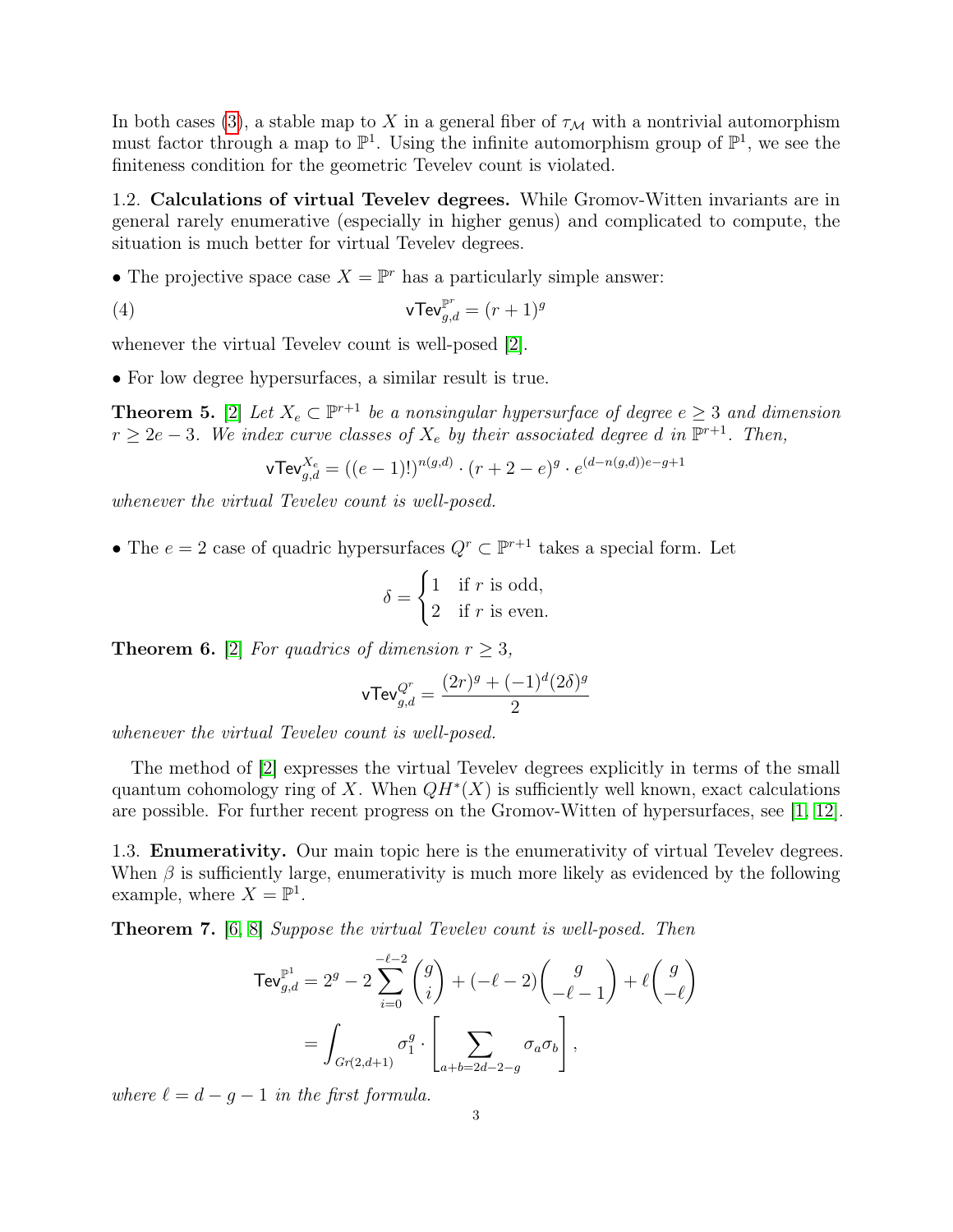When  $\ell \leq 0$ , all terms except  $2^g$  in the first formula are interpreted to be zero. In particular, virtual Tevelev degrees for  $\mathbb{P}^1$  are enumerative if  $d \geq g+1$ , but not in general. For further results related to moduli spaces of Hurwitz covers, see [\[5\]](#page-13-4).

More generally, virtual Tevelev degrees for  $\mathbb{P}^r$  are enumerative whenever  $d \geq rg + r$  but not when  $d = r + \frac{gr}{r+1}$  is as small as possible [\[8\]](#page-14-1). The geometric Tevelev degree in the case  $d = r + \frac{gr}{r+1}$  recovers Castelnuovo's count of linear series of minimal degree [\[4\]](#page-13-5). The general computation of geometric Tevelev degrees for  $\mathbb{P}^r$  for intermediate d is in progress [\[9\]](#page-14-2).

These current developments on Tevelev degrees for  $\mathbb{P}^1$  and higher dimensional projective spaces may be viewed (in part) as developing a theory intiated by Castelnuovo in the  $19^{th}$ century. The question of connecting classical counting to virtual counting can be formulated as follows.

<span id="page-3-0"></span>Question 8. For which X is it true that  $\mathsf{vTev}^X_{g,\beta}$  is enumerative whenever  $\int_{\beta} c_1(T_X)$  is sufficiently large (depending on g)?

<span id="page-3-4"></span>**Remark 9.** The  $2^g$  formula for  $\mathbb{P}^1$  is connected to many directions in geometry and physics, see Tevelev's article [\[19\]](#page-14-3). In the Gromov-Witten theory of  $\mathbb{P}^1$ , the 2<sup>*g*</sup> formula already appeared in Janda's work [\[13\]](#page-14-4). The geometric Tevelev degrees for  $\mathbb{P}^r$  for large curve classes were studied earlier by Bertram, Daskalopoulos, and Wentworth [\[3\]](#page-13-6) using the classical geometry of the Quot scheme before the development of the virtual fundamental class. To connect the Quot scheme fully (for all curve classes) to the Gromov-Witten calculation [\(4\)](#page-2-0), a straightforward path is to consider the virtual fundamental class of the Quot scheme [\[16\]](#page-14-5) and then apply the comparison result [\[17,](#page-14-6) Theorem 3].

<span id="page-3-3"></span>1.4. Main results. We have positive answers to Question [8](#page-3-0) for homogeneous spaces and hypersurfaces. Together with the above calculations of  $\mathsf{vTev}_{g,d}^X$  from [\[2\]](#page-13-1), we obtain calculations of geometric Tevelev degrees in many new cases.

<span id="page-3-2"></span>**Theorem 10.** Let  $X = G/P$  be a homogeneous space for a linear algebraic group. Then, for fixed g, the virtual Tevelev degree **vTev** $_{g,\beta}^X$  is enumerative whenever  $\int_{\beta} c_1(T_X)$  is sufficiently large.

<span id="page-3-1"></span>**Theorem 11.** Let  $X \subset \mathbb{P}^{r+1}$  be a nonsingular hypersurface of degree  $e \geq 3$  and dimension

 $r > (e+1)(e-2)$ .

Then, for fixed g, the virtual Tevelev degree vTev $_{g,\beta}^X$  is enumerative whenever  $\int_{\beta} c_1(T_X)$  is sufficiently large.

In fact when  $g = 0$  and  $r > (e+1)(e-2)$ , the virtual Tevelev degrees vTev $_{0,\beta}^X$  are enumerative for all positive curve classes  $\beta$ , see Collolary [33.](#page-12-1) The same is true for  $X = G/P$ , but this follows more easily from the unobstructedness of maps in  $M_{0,n}(G/P, \beta)$ .

It is natural to hope for the following result which we formulate as a speculation (we know of no counterexamples).

<span id="page-3-5"></span>**Speculation 12.** Let  $X$  be a nonsingular projective Fano variety. For fixed  $g$ , the virtual Tevelev degree vTev $_{g,\beta}^X$  is enumerative whenever  $\int_{\beta} c_1(T_X)$  is sufficiently large.

As we will see, there are two main difficulties in proving a general statement for all Fano varieties  $X$ . The first concerns controlling the excess dimensions of families of *general* curves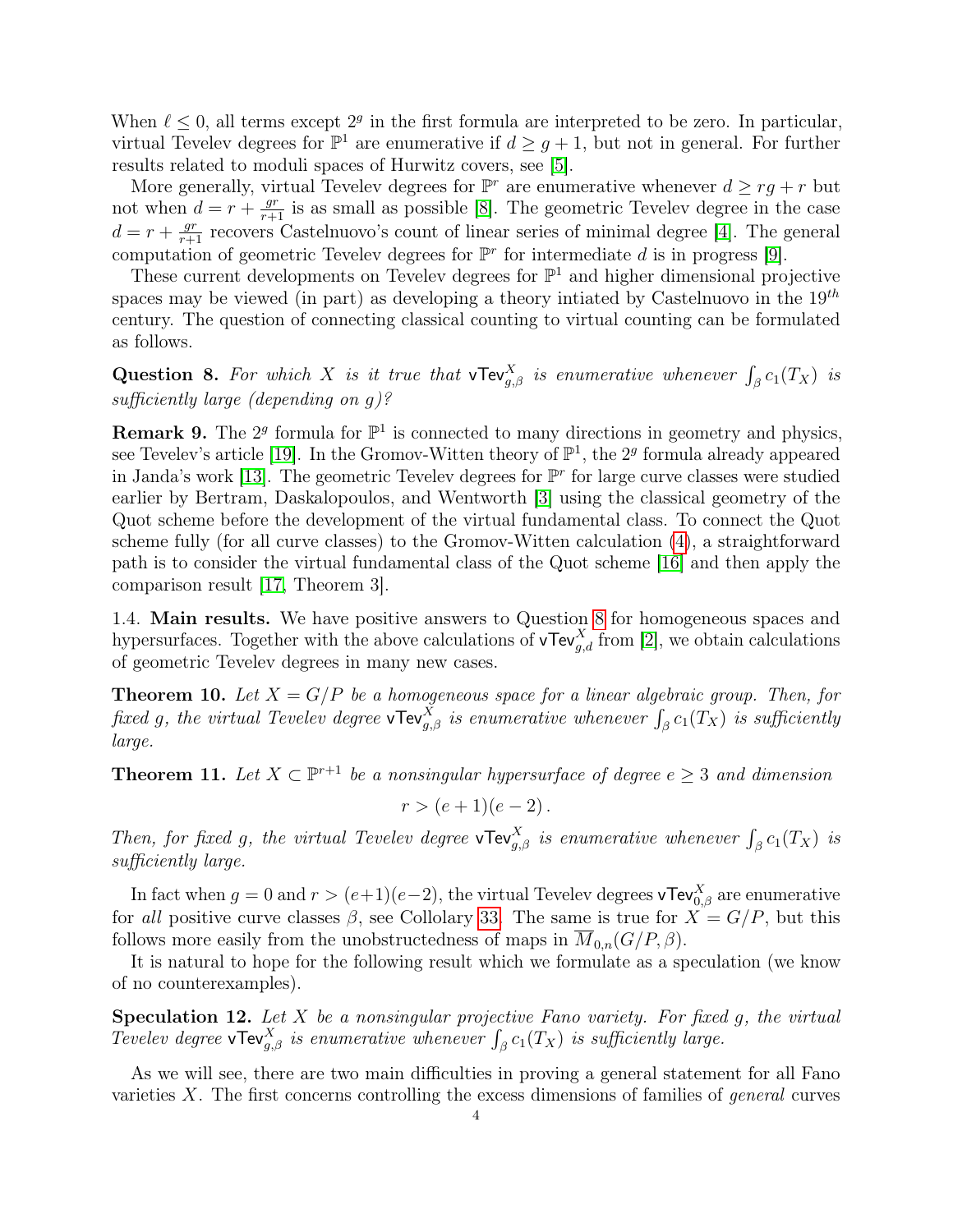of positive genus in X. When  $X = \mathbb{P}^r$ , Brill-Noether theory provides optimal statements (see Remark [15\)](#page-5-0), but we do not have such results in general.

The second difficulty lies in controlling the excess dimensions of families of rational curves. Similar issues for hypersurfaces are studied in [\[11\]](#page-14-7) in characteristic 0 and in [\[18\]](#page-14-8) in positive characteristic.

In fact, using our study of the enumerativity of virtual Tevelev degrees of hypersurfaces, we can can prove a new result on the existence of very free rational curves in characterstic  $p$ (where  $p$  does not divide the virtual Tevelev degree). The positive characteristic results are presented in Section [5.](#page-12-0)

1.5. **Acknowledgments.** Our project started during a visit to HU Berlin by R.P. in July 2021 and continued at the Helvetic Algebraic Geometry Seminar in Geneva and at the Forschungsinsitut für Mathematik at ETH Zürich in August 2021. We thank A. Buch, A. Cela, G. Farkas, D. Ranganathan, and J. Schmitt for many discussions about Tevelev degrees in various contexts. The application to very free rational curves on hypersurfaces in characteristic p was suggested to us by J. Starr.

C.L. was funded by an NSF postdoctoral fellowship, grant DMS-2001976. He gratefully acknowledges the Institut für Mathematik at Humboldt-Universität zu Berlin for its continued support. R.P. was supported by SNF-200020-182181, ERC-2017-AdG-786580-MACI, and SwissMAP. The project has received funding from the European Research Council (ERC) under the European Union Horizon 2020 research and innovation program (grant agreement No 786580).

### 2. Analysis of the moduli space of stable maps

<span id="page-4-0"></span>2.1. Overview. Let X be a nonsingular projective variety of dimension r. Let  $g \geq 0$  be the genus, and let  $\beta \in H_2(X, \mathbb{Z})$  be an effective curve class.

We study here the enumerativity of virtual Tevelev degrees when  $\beta$  (or, equivalently, n) is sufficiently large. There are two main aspects of the analysis:

(i) We must control the fibers of  $\tau$  when restricted to the open locus

$$
\mathcal{M}_{g,n}(X,\beta) \subset \overline{\mathcal{M}}_{g,n}(X,\beta)
$$

of stable maps with nonsingular domains in order to verify that the geometric Tevelev degrees are well-defined.

(ii) We must show that a general fiber of  $\tau$  contains no stable maps at the boundary.

<span id="page-4-1"></span>2.2. Stable maps with nonsingular domains. We start with a criterion for unobstructedness of maps of nonsingular curves  $C$  to a nonsingular projective variety  $X$ . We do not require  $X$  to be Fano in Section [2.2.](#page-4-1)

<span id="page-4-2"></span>**Proposition 13.** Suppose  $[f : (C, p_1, \ldots, p_n) \to X] \in \mathcal{M}_{g,n}(X, \beta)$  lies over a point  $(C, p_1, \ldots, p_n, x_1, \ldots, x_n) \in \mathcal{M}_{g,n} \times X^n$ 

and the evaluation map

$$
\text{ev}: \mathcal{M}_{g,n}(X,\beta) \to X^n
$$

is surjective on tangent spaces at [f]. If  $n \geq 2g$ , or equivalently  $\int_{\beta} c_1(T_X) \geq r(3g-1)$ , then  $H^1(C, f^*T_X) = 0.$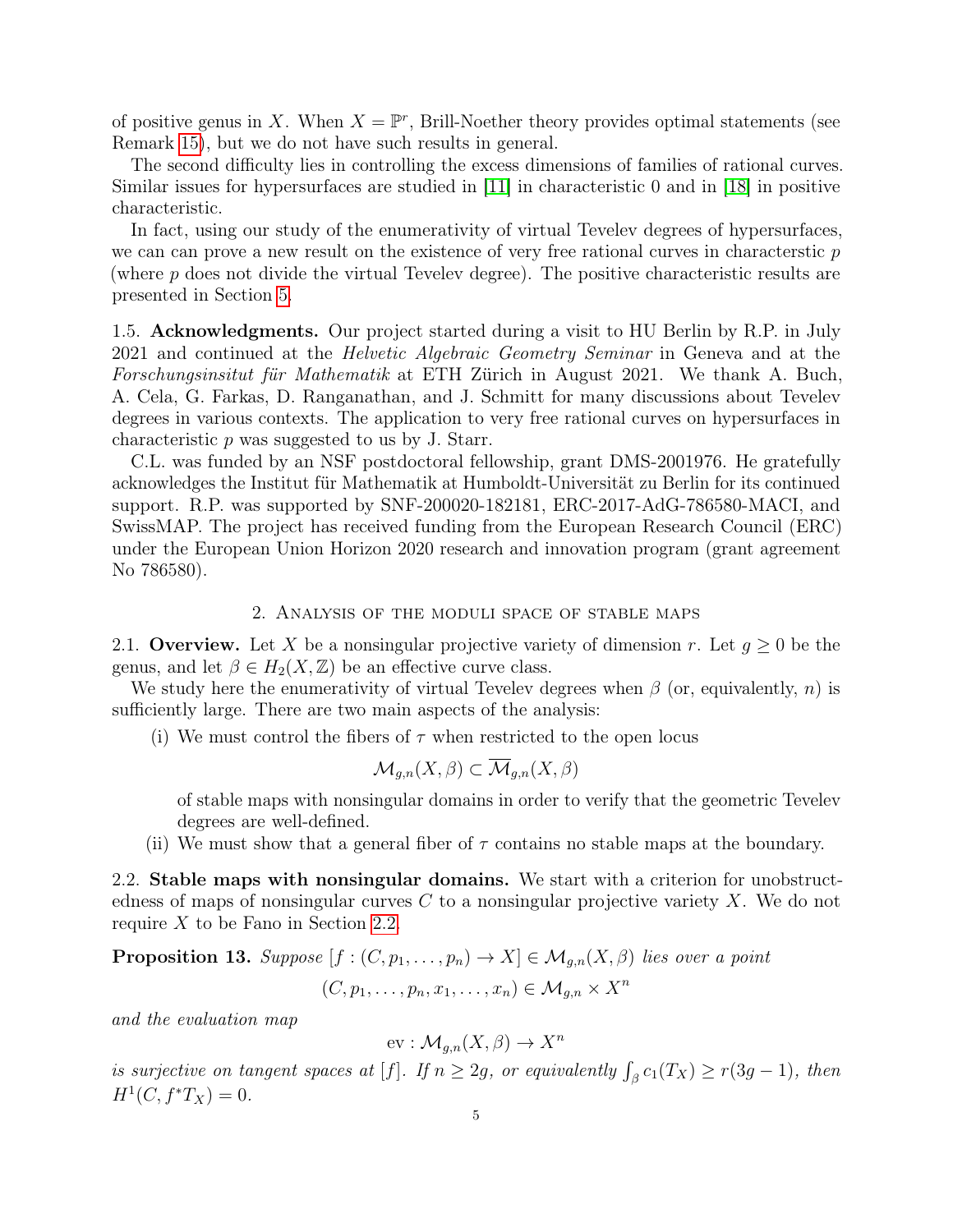*Proof.* Let v be a non-zero tangent vector of X at  $x_1$ . By assumption, there exists a tangent vector of  $\mathcal{M}_{g,n}(X,\beta)$  at  $[f]$  mapping to  $(v,0,\ldots,0) \in T_{(x_1,\ldots,x_n)}X^n$ . This is equivalent to the data of a section  $\phi_v : \mathcal{O}_C(\sum_{i=2}^n p_i) \to f^*T_X$  evaluating to  $v \in T_{x_1}X$  at  $p_1$ .

Varying over a basis of  $T_{x_1}X$ , we obtain a map of vector bundles on  $C$ ,

$$
\phi : \mathcal{O}_C\left(\sum_{i=2}^n p_i\right)^{\oplus r} \to f^*T_X \,,
$$

that is surjective at  $p_1$  and therefore generically surjective. Thus, the induced map on  $H^1$  is surjective. On the other hand, if  $n \geq 2g$ , we have that  $\mathcal{O}_C(\sum_{i=2}^n p_i)^{\oplus r}$  has vanishing  $H^1$ , so the same is true of  $f^*T_X$ .  $*T_X$ .

Suppose vTev $_{g,\beta}^X$  is well posed, and let  $n = n(g,\beta)$ . Let

$$
(C, p_1, \ldots, p_n, x_1, \ldots, x_n) \in \mathcal{M}_{g,n} \times X^n
$$

be a general point.

<span id="page-5-1"></span>**Proposition 14.** If  $n \geq 2g$ , then there are finitely many maps

 $[f : (C, p_1, \ldots, p_n) \to X] \in \mathcal{M}_{q,n}(X, \beta)$ 

lying over  $(C, p_1, \ldots, p_n, x_1, \ldots, x_n) \in \overline{\mathcal{M}}_{g,n} \times X^n$ , and all such maps are transverse.

*Proof.* Suppose  $[f:(C, p_1,\ldots,p_n)\to X]\in \mathcal{M}_{q,n}(X,\beta)$  is such a map. Then,  $[f]$  must lie on a component of  $Z \subset \mathcal{M}_{g,n}(X,\beta)$  dominating  $\mathcal{M}_{g,n} \times X^n$ . In particular, the evaluation map

$$
\text{ev}: \mathcal{M}_{g,n}(X,\beta) \to X^n
$$

is dominant on Z, so the map ev is surjective on tangent spaces at  $[f]$  (as the  $x_i$  are general).

By Proposition [13,](#page-4-2)  $\mathcal{M}_{g,n}(X,\beta)$  is nonsingular of the expected dimension at [f]. Therefore, Z is étale over  $\mathcal{M}_{q,n} \times \overline{X}^n$  at [f]. Finiteness and transversality then follow.

By Proposition [14,](#page-5-1) in the well-posed case with  $n \geq 2g$ , the geometric Tevelev degree is well-defined and equal to the degree of

$$
\tau: \mathcal{M}_{g,n}(X,\beta) \to \mathcal{M}_{g,n} \times X^n.
$$

<span id="page-5-0"></span>**Remark 15.** The bound  $n \geq 2g$  is not sharp. For example, if  $X = \mathbb{P}^r$ , then by Brill-Noether theory, geometric Tevelev degrees are well-defined for all  $\beta > 0$  (but not  $\beta = 0$ ).

2.3. Stable maps with singular domains. We now assume X is a projective Fano variety of dimension r.

<span id="page-5-2"></span>**Lemma 16.** For maps from  $\mathbb{P}^1$  to X, we have the following basic results:

- (a) If  $ev_1 : \mathcal{M}_{0,2}(X,\beta) \to X$  is dominant (on every component of the source), then  $ev_2: \mathcal{M}_{0,2}(X,\beta) \to X$  is also dominant, and  $\mathcal{M}_{0,2}(X,\beta)$  is generically nonsingular of the expected dimension.
- (b) If  $f^*T_X$  is globally generated for every  $f : \mathbb{P}^1 \to X$ , then every boundary stratum of  $\overline{M}_{0,n}(X,\beta)$  is nonsingular of the expected dimension.

*Proof.* First, consider claim (a). At a generic point  $[f : \mathbb{P}^1 \to X]$  of any irreducible component of  $\mathcal{M}_{0,2}(X,\beta)$  on which ev<sub>1</sub> is dominant, all summands of  $T_X|_{\mathbb{P}^1}$  are non-negative, so ev<sub>2</sub> is also dominant on that component. Moreover,  $H^1(\mathbb{P}^1, T_X) = 0$  at [f], so  $\mathcal{M}_{0,2}(X, \beta)$  is generically nonsingular of the expected dimension.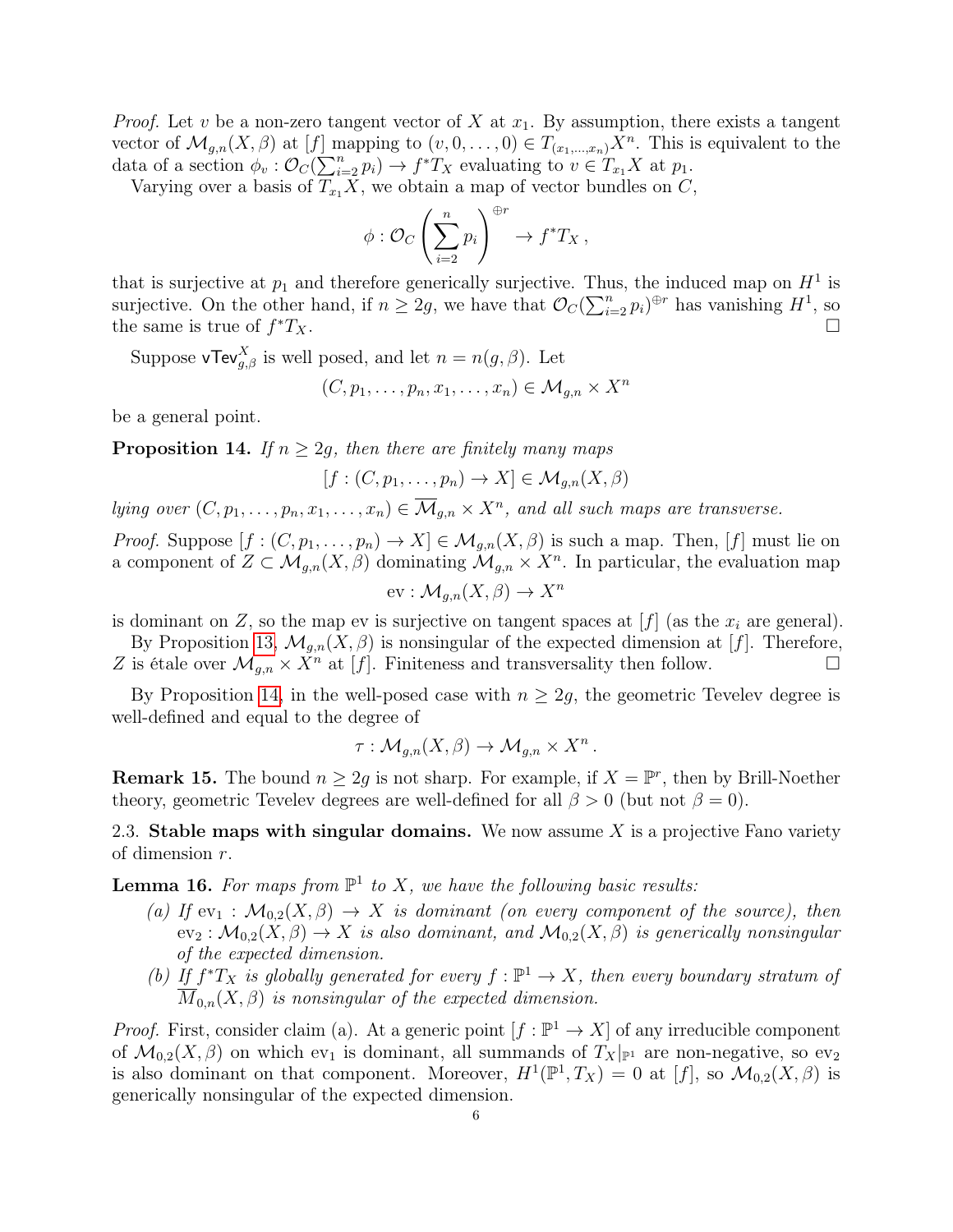Claim (b) follows from the same argument as (a), by induction on the number of components of the domain curve in the stratum in question. See, for example, [\[10\]](#page-14-9).  $\Box$ 

**Definition 17.** Let  $s(X) > 0$  be the smallest positive integer for which there exists an effective curve class  $\beta \in H_2(X, \mathbb{Z})$  such that

$$
s(X) = \int_{\beta} c_1(T_X)
$$

and  $ev_1 : \overline{M}_{0,1}(X,\beta) \to X$  is surjective.

Let  $t(X) > 0$  be the smallest positive integer for which there exists an effective curve class  $\beta \in H_2(X, \mathbb{Z})$  such that

$$
t(X) = \int_{\beta} c_1(T_X) .
$$

**Definition 18.** We say X has property  $(\star)_{q}$  if, for every curve class  $\beta$  and for every  $[f: C \to X] \in \mathcal{M}_q(X, \beta)$ , we have

$$
h^1(C, f^*T_X) \le K_{g,X},
$$

for some constant  $K_{g,X}$  depending only on g and X (so not on C,  $\beta$ , and f).

We say that X has property  $(\star \star)_q$  if

$$
\liminf \frac{\int_{\beta} c_1(T_X)}{h^1(C, f^*T_X)} > r - s(X).
$$

where we range over all curve classes  $\beta$  and  $[f: C \to X] \in \mathcal{M}_g(X, \beta)$  and order by  $\int_X \beta \cdot c_1(T_X)$ .

Property  $(\star \star)_g$  is automatically satisfied if  $(\star)_g$  is, or if  $s(X) > r$ .

**Example 19.** If  $X = G/P$ , then  $T_X$  is globally generated, so

$$
h^1(C, f^*T_X) \leq gr,
$$

In particular, X satisfies  $(\star)_g$  for any g.

Example 20. We will see in later in Proposition [25](#page-9-1) and the proof of Theorem [11](#page-3-1) that hypersurfaces  $X_e \subset \mathbb{P}^{r+1}$  of sufficiently low degree e satisfy  $(\star \star)_g$ .

We are now ready to show that, under certain hypotheses, stable maps  $[f: C \to X]$ at the boundary of the moduli space cannot contribute to the virtual Tevelev degree if  $n$ is sufficiently large. We first consider the case in which  $C$  is the union of a nonsingular component and disjoint nonsingular rational tails, each containing a marked point  $p_i$ .

<span id="page-6-0"></span>**Proposition 21.** Suppose X satisfies property  $(\star \star)$ <sub>g</sub> and n is sufficiently large (depending on  $X$  and  $q$ ). Let

$$
\mathcal{M}_\Gamma \subset \overline{\mathcal{M}}_{g,n}(X,\beta)
$$

be a locally closed boundary stratum consisting of stable maps  $f: C \rightarrow X$  such that C is the union of a nonsingular genus g curve  $C_0$  and disjoint nonsingular rational tails  $R_1, \ldots, R_{n-m}$ , such that  $x_i \in R_i$  for  $i = 1, 2, ..., n-m$  and  $x_i \in C_0$  for  $i = n-m+1, ..., n$ . (See Figure [1.](#page-7-0))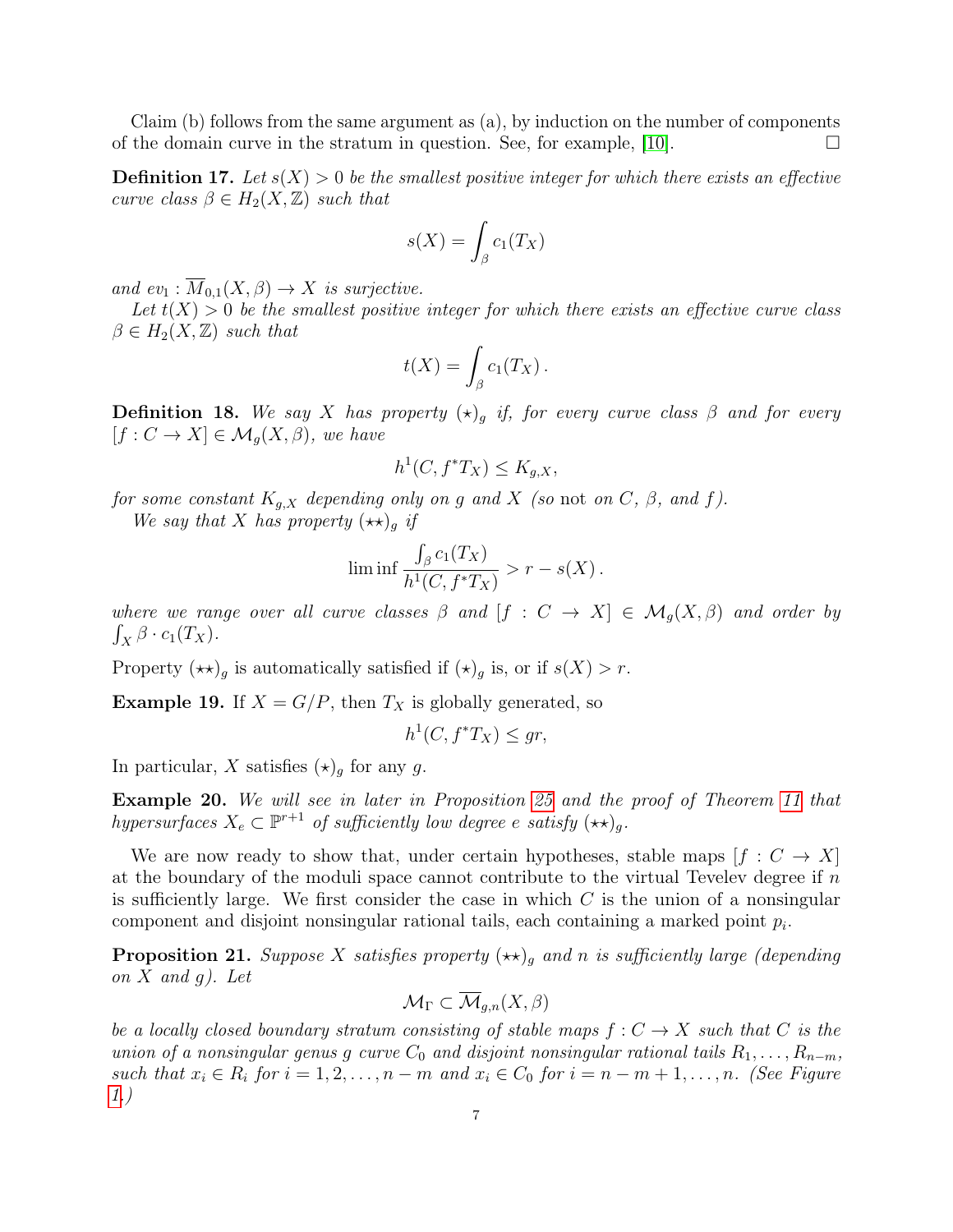Suppose further that the virtual dimension of  $\overline{\mathcal{M}}_{q,n}(X,\beta)$  is at most the dimension of  $\overline{\mathcal M}_{g,n}\times X^n,$ 

(5) 
$$
r(1-g) + \int_{\beta} c_1(T_X) \le rn,
$$

and furthermore that, if equality holds, then  $n - m > 0$ .

Then,  $\dim(\mathcal{M}_{\Gamma}) < \dim(\overline{\mathcal{M}}_{g,n} \times X^n)$ . In particular,  $\mathcal{M}_{\Gamma}$  fails to dominate  $\overline{\mathcal{M}}_{g,n} \times X^n$ .



<span id="page-7-0"></span>FIGURE 1. Domain of a stable map given by a nonsingular  $C_0$  attached to disjoint nonsingular rational tails

*Proof.* If  $n - m = 0$  and  $n \geq 2g$ , then  $\mathcal{M}_{\Gamma} = \mathcal{M}_{g,n}(X,\beta)$  has expected dimension by Proposition [13,](#page-4-2) so we obtain the claim.

If  $m \ge \max(2g, 1)$  and  $n - m > 0$ , then  $\mathcal{M}_{g,n}(X, f_*[C_0])$  has expected dimension by the argument of Proposition [13.](#page-4-2) (We need  $m \geq 1$  to apply the argument: in the setting of Proposition [13,](#page-4-2)  $g = 0$  implies that  $n \geq 3$  immediately, but here we may have  $g = 0, m = 0$ . Moreover,  $\mathcal{M}_{0,2}(X, f_*[R_i])$  has expected dimension by Lemma [16\(](#page-5-2)a), and any incidence condition on the nodal point of  $R_i$  imposes the expected number of conditions. Thus, the boundary stratum  $\mathcal{M}_{\Gamma}$  has expected dimension, which is strictly less than that of  $\mathcal{M}_{g,n}(X,\beta)$ , so we are again done.

Assume now that  $m < \max(2g, 1)$ , so in particular m is bounded above by a constant. Applying Lemma [16\(](#page-5-2)a) again, we find

$$
\dim(\mathcal{M}_{\Gamma}) \leq \dim(\overline{\mathcal{M}}_{g,n} \times X^n) + h^1(C_0, T_X) - n + O(1).
$$

where the term  $O(1)$  denotes a constant upper bound depending only on g and X.

Furthermore, we have

$$
\int_{[C_0]} c_1(T_X) \le \int_{\beta} c_1(T_X) - n \cdot s(X)
$$
  

$$
\le (r - s(X))n + O(1)
$$

by [\(9\)](#page-11-1), where again the term  $O(1)$  depends only on g and X and not on  $C, f, \beta$ . Since X satisfies property  $(\star \star)_g$ , we conclude  $\dim(\mathcal{M}_{\Gamma}) < \dim(\overline{\mathcal{M}}_{g,n} \times X^n)$  for *n* sufficiently large, as desired.  $\Box$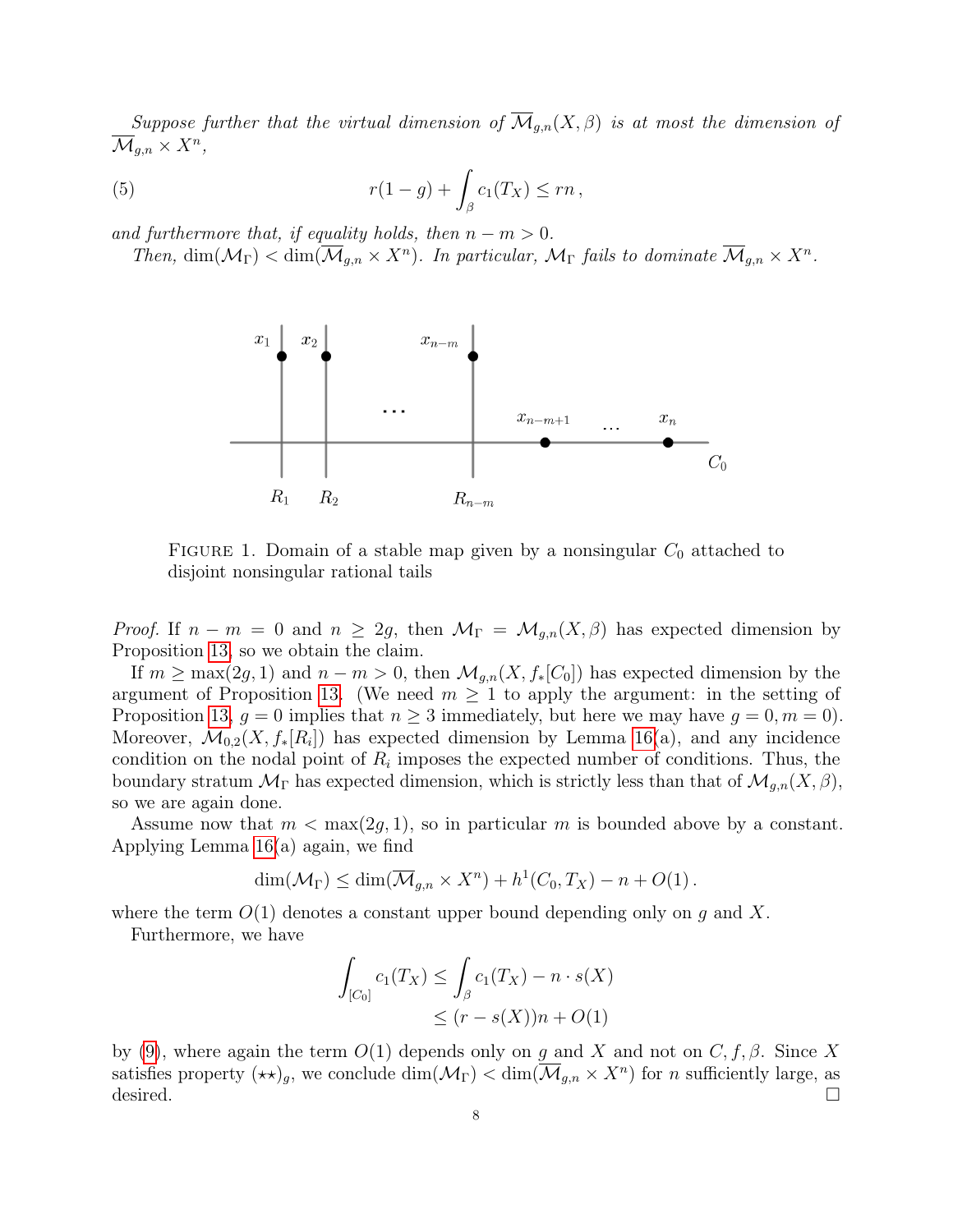Under stronger assumptions as in Proposition [21,](#page-6-0) we now rule out stable maps at the boundary in a general fiber of  $\tau$  with arbitrary topology.

<span id="page-8-2"></span>**Proposition 22.** Suppose X satisfies property  $(\star \star)_{g}$  and n is sufficiently large (depending on  $X$  and  $g$ ). Let

$$
\mathcal{M}_{\Gamma}\subset\overline{\mathcal{M}}_{g,n}(X,\beta)
$$

be a locally closed boundary stratum consisting of stable maps  $f: C \rightarrow X$  such that C is the union of a nonsingular genus g curve  $C_0$ , disjoint trees of nonsingular rational curves  $T_1, \ldots, T_{n-m}, T'_1, T'_2, \ldots, T'_k$ , such that  $x_i \in T_i$  for  $i = 1, 2, \ldots, n-m$  and  $x_i \in C_0$  for  $i = n - m + 1, \ldots, n$ . (See Figure [2.](#page-8-0))

Suppose the virtual dimension of  $\overline{\mathcal{M}}_{g,n}(X,\beta)$  is equal to the dimension of  $\overline{\mathcal{M}}_{g,n} \times X^n$ ,

$$
r(1-g) + \int_{\beta} c_1(T_X) = rn.
$$

Assume further that at least one of the following two conditions hold:

(i)  $f^*T_X$  is globally generated for every  $f: \mathbb{P}^1 \to X$ , (ii)  $s(X) + t(X) \geq r + 1$ .

Then,  $\mathcal{M}_{\Gamma}$  fails to dominate  $\overline{\mathcal{M}}_{g,n} \times X^{n}$ .



<span id="page-8-0"></span>FIGURE 2. Arbitrary domain of a stable map whose stable contraction is nonsingular

*Proof.* For (i), we may apply the proof of Proposition [21](#page-6-0) using the stronger Lemma  $16(b)$ instead of Lemma [16\(](#page-5-2)a) to conclude.

Consider now (ii). Without loss of generality, let  $\ell$  be such that among the trees  $T_1, \ldots, T_{n-m}$ , those containing more than one rational curve are  $T_1, \ldots, T_{\ell}$ . We have

<span id="page-8-1"></span>(6) 
$$
\ell \leq \frac{1}{(s(X) + t(X))} \int_{\beta} c_1(T_X) \leq \frac{rn}{r+1} + O(1).
$$

where the constant term  $O(1)$  depends only on g and X.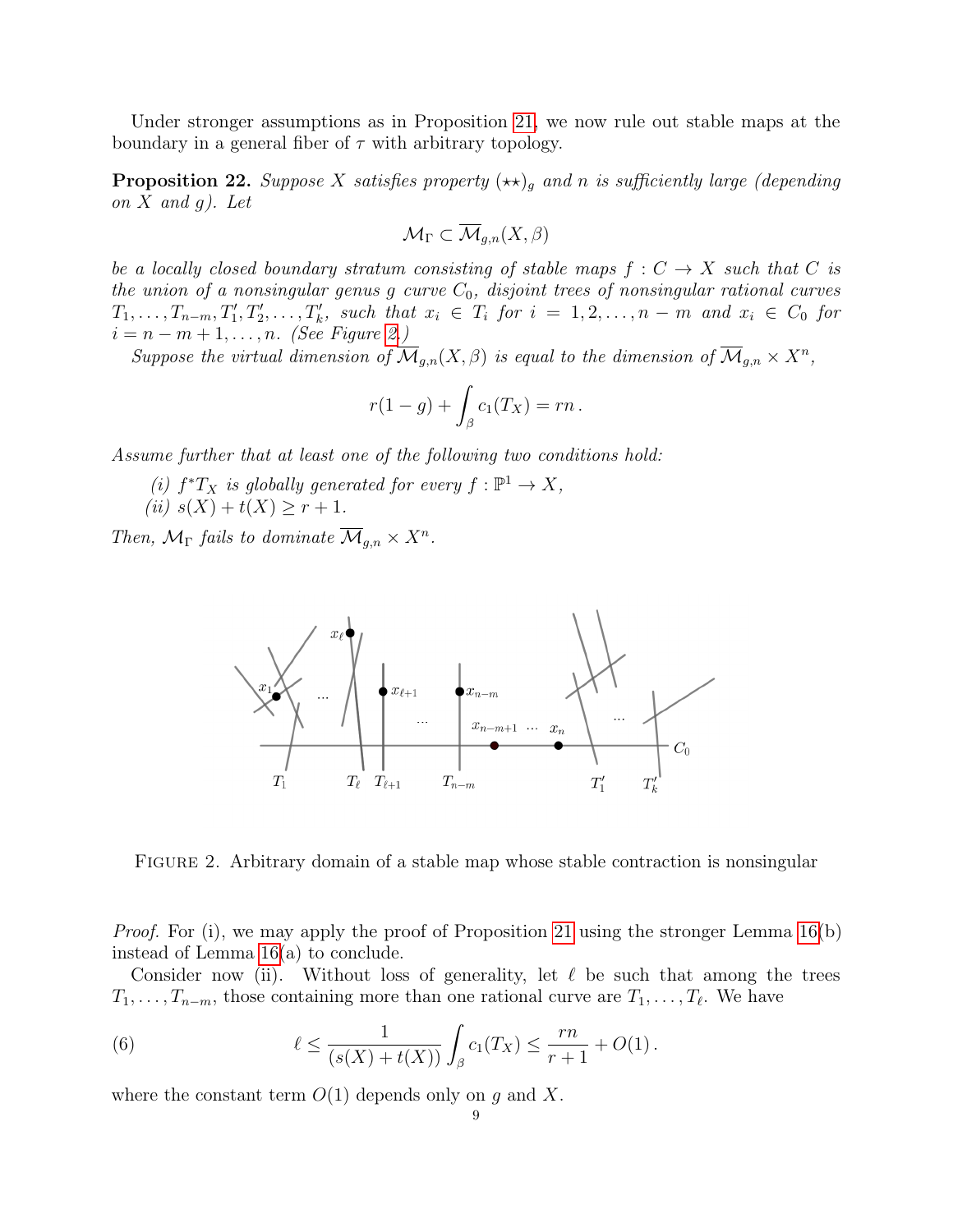We now apply Proposition [21](#page-6-0) to the stable maps  $f: C \to X$  obtained by deleting  $T_1, \ldots, T_\ell$ ,  $x_1, \ldots, x_\ell$ , and  $T'_1, \ldots, T'_k$  from C. Since X is Fano,  $\int_{T'_i} c_1(T_X) \geq 0$ . We have

$$
\int_{[\widehat{C}]} c_1(T_X) \le \int_{\beta} c_1(T_X) - \ell(s(X) + t(X))
$$
  
=  $r(n + g - 1) - \ell(s(X) + t(X))$   
<  $r(n - \ell + g - 1),$ 

so Proposition [21](#page-6-0) indeed applies. We find that when  $n - \ell$  is sufficiently large (which occurs whenever *n* is sufficiently large, by [\(6\)](#page-8-1)), the space of stable maps  $\widehat{C} \to X$  does not dominate  $\overline{\mathcal{M}}_{\alpha,n} \times X^n$ .  $\overline{\mathcal{M}}_{g,n-\ell} \times X^{n-\ell}$ . In particular,  $\mathcal{M}_{\Gamma}$  fails to dominate  $\overline{\mathcal{M}}_{g,n} \times X^n$ . — Первый процесс в постановки программа в серверном становки производительно становки производительно станов<br>В серверном становки производительно становки производительно становки производительно становки производительн

## 3. ASYMPTOTIC ENUMERATIVITY

<span id="page-9-0"></span>We can now state our most general result concerning the enumerativity of virtual Tevelev degrees.

<span id="page-9-2"></span>**Theorem 23.** Suppose that X satisfies property  $(\star \star)_{g}$  and additionally that one of the following two conditions hold:

(i)  $f^*T_X$  is globally generated for every  $f: \mathbb{P}^1 \to X$ , (ii)  $s(X) + t(X) > r + 1$ .

Then,  $\mathbf{vTev}_{g,\beta}^X$  is enumerative whenever  $\int_{\beta} c_1(T_X)$  is sufficiently large (depending only on X and  $q$ ).

*Proof.* The requirement that  $\int_{\beta} c_1(T_X)$  be sufficiently large is equivalent to the requirement that  $n$  be sufficiently large.

Proposition [22](#page-8-2) shows that the general fiber of

$$
\tau: \overline{\mathcal{M}}_{g,n}(X,\beta) \to \overline{\mathcal{M}}_{g,n} \times X^n
$$

consists only of stable maps with nonsingular domains. Proposition [14](#page-5-1) then shows that the general fiber consists of finitely many reduced points, the number of which is equal to Tev $_{q,\beta}^X$ .  $\overline{X}$ <br>g,β.

*Proof of Theorem [10.](#page-3-2)* Every  $X = G/P$  satisfies property  $(\star)_q$  and hence property  $(\star \star)_q$ , and also satisfies property (i) above. The result is then immediate from Theorem [23.](#page-9-2)  $\Box$ 

**Example 24.** Every X satisfying  $s(X) \geq r+1$  satisfies  $(\star \star)_g$  and (ii), so for any such X, virtual Tevelev degrees are enumerative for  $\beta$  sufficiently large.

In order to prove Theorem [11,](#page-3-1) we show that if  $X$  is a complete intersection of low degree in a Fano variety Y satisfying  $(\star)_q$ , then X satisfies  $(\star \star)_q$ . For simplicity, we assume the Picard rank of Y is 1.

<span id="page-9-1"></span>Proposition 25. Let Y be a nonsingular projective Fano variety of Picard rank 1 with positive generator  $\mathcal{O}(1) \in Pic(Y)$ . Suppose further that Y satisfies property  $(\star)_q$ .

Let  $X \subset Y$  is a nonsingular complete intersection of dimension r and degree  $(e_1, \ldots, e_k)$ (with the degrees computed with respect to  $\mathcal{O}(1)$ ). Suppose, for all curve classes  $\beta \in H_2(X,\mathbb{Z})$ ,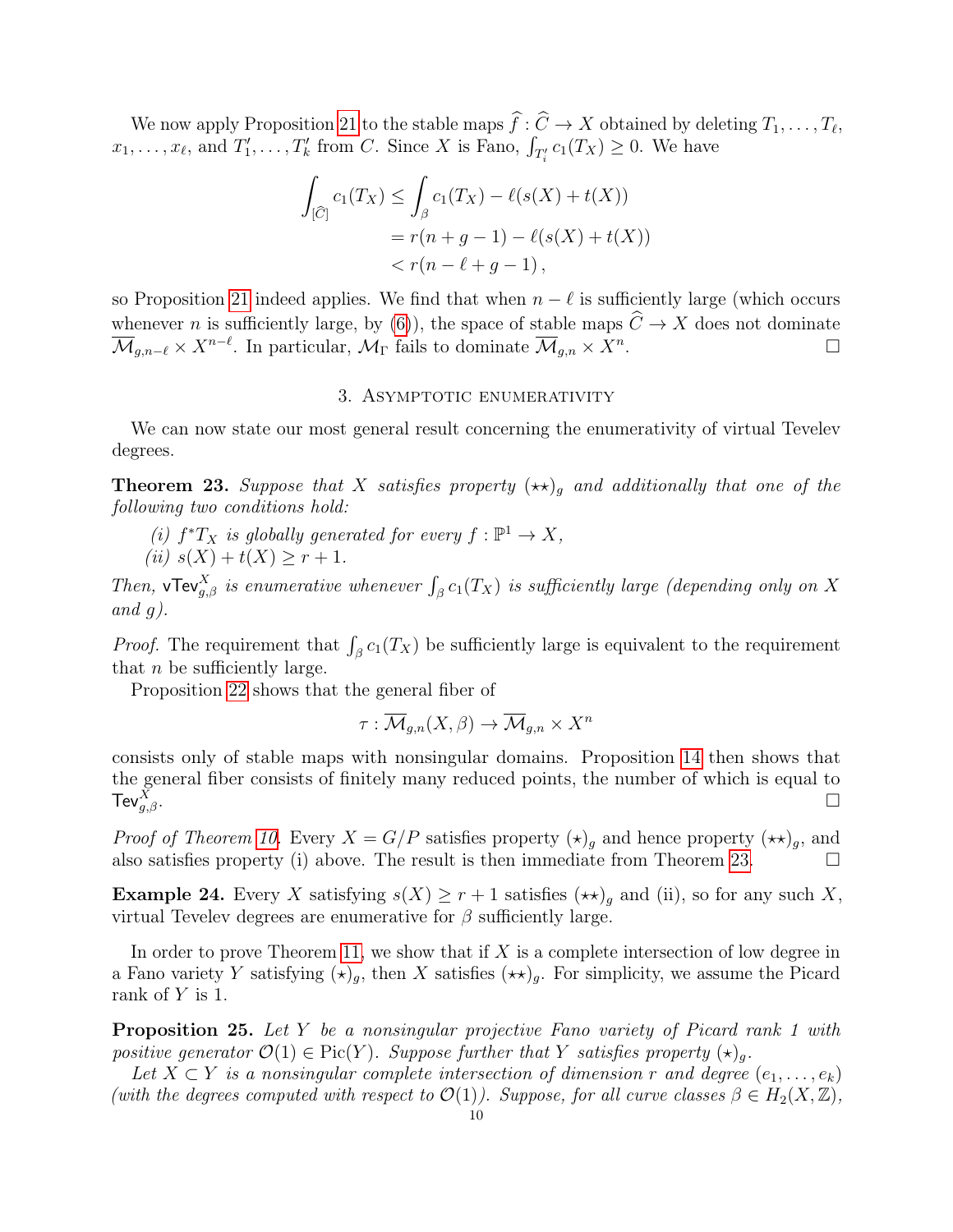that

(7) 
$$
\frac{\int_{\beta} c_1(T_X)}{\int_{\beta} c_1(\mathcal{O}(1))} > (r - s(X)) \sum_{i=1}^{k} e_i.
$$

Then, X satisfies property  $(\star \star)_g$ .

<span id="page-10-1"></span>**Remark 26.** If  $\dim(X) \geq 3$ , the Lefschetz hyperplane theorem guarantees that the left hand side of [\(7\)](#page-10-0) only needs to be computed for one non-zero effective class  $\beta$ .

*Proof of Proposition [25.](#page-9-1)* Let C be nonsingular, and let  $f: C \to X$  be a stable map. Let  $i: X \to Y$  be the inclusion. From the exact sequence

<span id="page-10-0"></span>
$$
H^0(C, f^*N_{X/Y}) \to H^1(C, f^*T_X) \to H^1(C, f^*i^*T_Y),
$$

we have

$$
h^{1}(C, f^{*}T_{X}) \leq h^{0}(C, f^{*}N_{X/Y}) + h^{1}(C, f^{*}i^{*}T_{Y})
$$
  
=  $h^{0}(C, f^{*}(\mathcal{O}(e_{1}) \oplus \cdots \mathcal{O}(e_{k}))) + O(1)$   
=  $\left(\int_{\beta} c_{1}(\mathcal{O}(1))\right) \sum_{i=1}^{k} e_{i} + O(1),$ 

where the constant upper bound  $O(1)$  depends only on g and Y. This implies the claim.  $\Box$ 

*Proof of Theorem [11.](#page-3-1)* In Proposition [25,](#page-9-1) we take  $r \geq 3$ ,  $Y = \mathbb{P}^{r+1}$ , and X to be a hypersurface of degree  $e = e_1 \leq r$ . Then,

$$
s(X) \ge t(X) = \int_{[L]} c_1(T_X) = r + 2 - e,
$$

where [L] is the class of a line. If  $r > (e + 1)(e - 2)$ , then Proposition [25](#page-9-1) applies and X satisfies property  $(\star \star)_q$ . Moreover, we have

$$
s(X) + t(X) \ge 2(r + 2 - e) \ge r + 1,
$$

so we are done by Theorem [23.](#page-9-2)

Hypersurfaces  $X_e \subset \mathbb{P}^{r+1}$  are homogeneous spaces for  $e = 1$  and 2. By Theorem [10,](#page-3-2) the virtual Tevelev degrees are enumerative for all curve classes of sufficiently high degree (depending upon the genus). While a direct approach to the geometric Tevelev degrees is explained in the  $e = 1$  case in [\[8\]](#page-14-1), how to directly calculate the geometric Tevelev degrees for quadrics in the asympototic range (and to match the the quadric formula of Theorem [6\)](#page-2-1) is an interesting question in projective geometry.

For cubic hypersurfaces  $X_3 \subset \mathbb{P}^{r+1}$ , the virtual Tevelev degrees are calculated in [\[2\]](#page-13-1) for all  $r \geq 3$  by the simple formula of Theorem [5.](#page-2-2) By Theorem [11,](#page-3-1) the virtual Tevelev degrees are enumerative for all curves classes of sufficiently high degree (depending upon the genus) for all  $r \geq 5$ . Again, a classical explanation is missing here.

Question 27. Find a direct calculation of the geometric Tevelev degrees in the asymptotic range for hypersurfaces via the projective geometry of curves.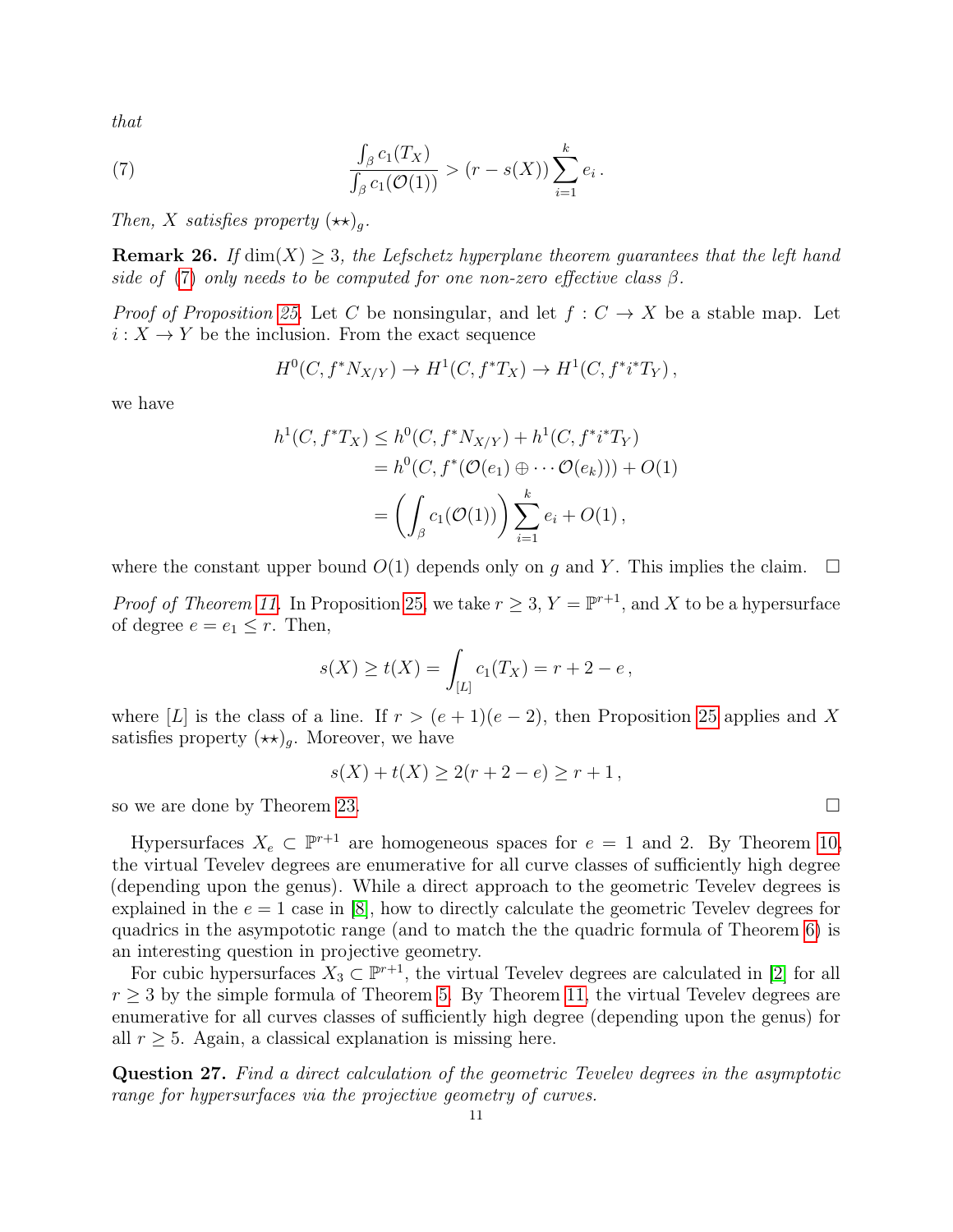#### 4. Refined results in the genus 0 case

<span id="page-11-0"></span>Our arguments yield stronger results for the enumerativity of virtual Tevelev degrees in the genus 0 case: for certain  $X$ , all well-posed virtual Tevelev degrees are enumerative, with no assumption on the positivity of  $\beta$ . The improvements will be needed for the application to curves on hypersurfaces in positive characteristic in Section [1.](#page-0-1)

Let X be a projective Fano variety of dimension  $r$ . We first introduce the following more precise version of the property  $(\star \star)_0$ .

**Definition 28.** We say that X has property  $(\star \star)'_0$  if

(8) 
$$
(r - s(X)) \cdot h^{1}(\mathbb{P}^{1}, f^{*}T_{X}) < r + \int_{\beta} c_{1}(T_{X})
$$

for every curve class  $\beta$  and for every  $[f: \mathbb{P}^1 \to X] \in M_0(X, \beta)$ .

**Remark 29.** Property  $(\star \star)'_0$  is immediate when  $s(X) \geq r$  or when  $h^1(\mathbb{P}^1, f^*T_X) = 0$  for all maps  $f: C \to X$  in class  $\beta$ .

We now have the following refined version of Proposition [21.](#page-6-0)

<span id="page-11-2"></span>**Proposition 30.** Suppose that  $g = 0$ , and that X satisfies  $(\star \star)'_0$ . As in Proposition [21,](#page-6-0) let

<span id="page-11-1"></span>
$$
M_{\Gamma} \subset \overline{M}_{0,n}(X,\beta)
$$

be a locally closed boundary stratum with topology as in Figure [1,](#page-7-0) where we require the spine  $C_0$  now to be rational.

Suppose further that the virtual dimension of  $\overline{M}_{0,n}(X,\beta)$  is at most the dimension of  $\overline{M}_{0,n} \times X^n$ ,

(9) 
$$
r + \int_{\beta} c_1(T_X) \leq rn,
$$

and furthermore that, if equality holds, then  $n - m > 0$ .

Then,  $\dim(M_{\Gamma}) < \dim(\overline{M}_{0,n} \times X^n)$ . In particular,  $M_{\Gamma}$  fails to dominate  $\overline{M}_{0,n} \times X^n$ .

*Proof.* We employ the same proof as in Proposition [21.](#page-6-0) We immediately reduce to the case  $m = 0$ . By Lemma [16\(](#page-5-2)a), we have

$$
\dim(M_{\Gamma}) \le \dim(\overline{M}_{0,n} \times X^n) + h^1(C_0, T_X) - n.
$$

Furthermore, we have

$$
\int_{[C_0]} c_1(T_X) \le \int_{\beta} c_1(T_X) - n \cdot s(X)
$$
  

$$
\le (r - s(X))n - r
$$

by [\(9\)](#page-11-1). Since X satisfies property  $(\star \star)'_0$ , we conclude  $\dim(M_{\Gamma}) < \dim(\overline{M}_{0,n} \times X^n)$  for all n, as desired.  $\square$ 

Next, we have the following analog of Proposition [22:](#page-8-2)

<span id="page-11-3"></span>**Proposition 31.** Suppose that  $g = 0$ , and that X satisfies property  $(\star \star)'_0$ . Let

$$
M_{\Gamma} \subset \overline{M}_{0,n}(X,\beta)
$$

be any locally closed boundary stratum as in Proposition [22.](#page-8-2)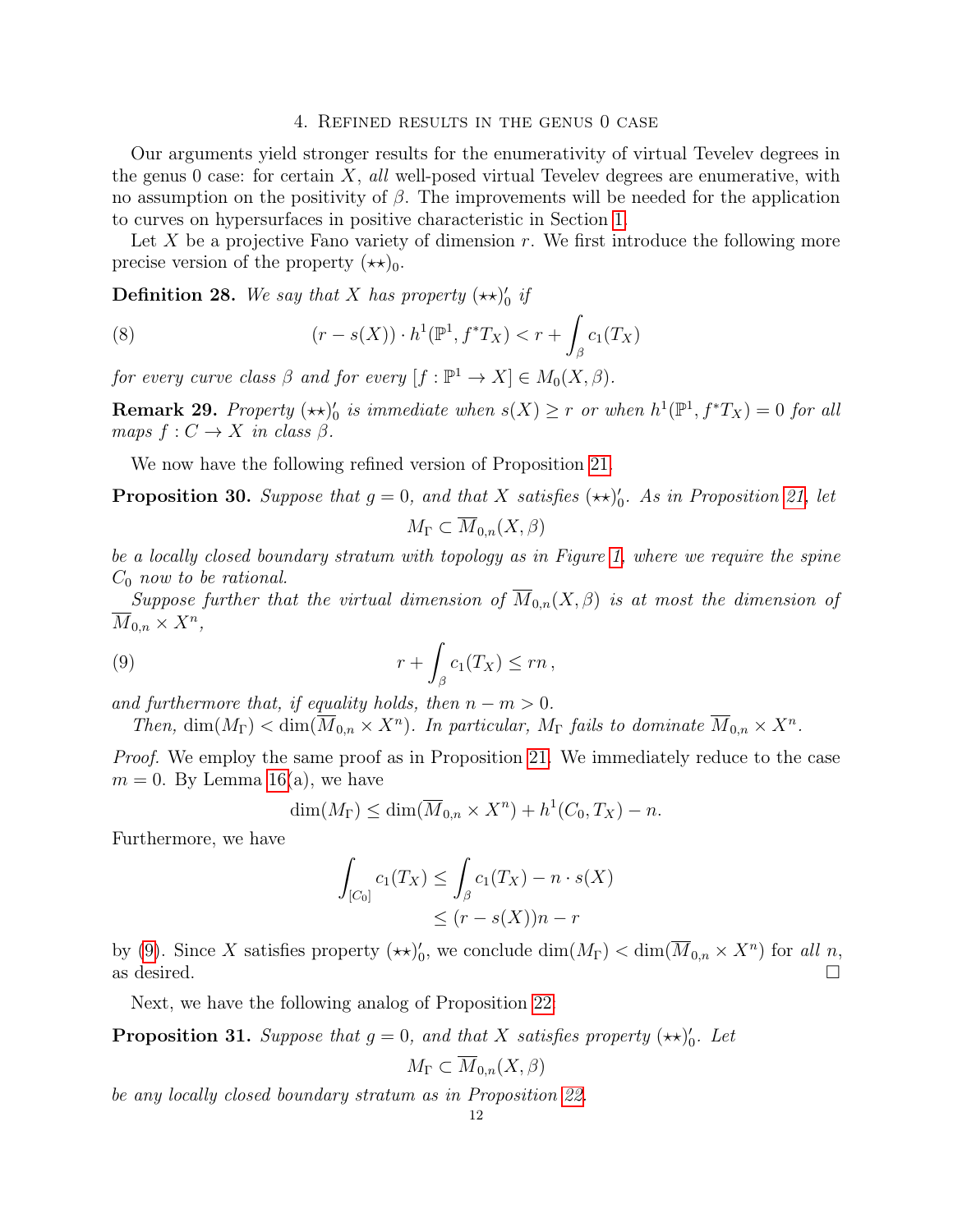Suppose the virtual dimension of  $\overline{M}_{0,n}(X,\beta)$  is equal to the dimension of  $\overline{M}_{0,n} \times X^n$ ,

$$
r + \int_{\beta} c_1(T_X) = rn.
$$

Assume further that at least one the conditions (i) or (ii) of Proposition [22](#page-8-2) holds. Then,  $M_{\Gamma}$ fails to dominate  $\overline{M}_{0,n} \times X^n$ .

*Proof.* The proof of Proposition [22](#page-8-2) goes through immediately; note that no inequality on  $\ell$  is needed because Proposition [30](#page-11-2) holds for *n* arbitrary.  $\square$ 

<span id="page-12-2"></span>**Corollary 32.** Suppose that  $g = 0$ , and that X satisfies property  $(\star \star)'_0$ , If condition (i) or (ii) of Theorem [23](#page-9-2) holds, then,  $\mathbf{vTev}_{0,\beta}^X$  is enumerative.

*Proof.* Immediate from Propositions [14](#page-5-1) and [31.](#page-11-3)

<span id="page-12-1"></span>**Corollary 33.** Suppose  $X_e \subset \mathbb{P}^{r+1}$  is a nonsingular hypersurface of degree e and dimension

$$
r > (e+1)(e-2).
$$

Then, all genus 0 virtual Tevelev degrees  $\mathbf{vTev}_{0,\beta}^{X_e}$  are enumerative.

*Proof.* We follow the proofs of Proposition [25](#page-9-1) and Theorem [11.](#page-3-1) If  $g = 0$  and  $Y = \mathbb{P}^{r+1}$  (more generally, if  $Y = G/P$ , then the  $O(1)$  term in the upper bound on  $h^1(C, f^*T_X)$  goes away:

$$
h^1(C, f^*T_X) \le \left(\int_{\beta} c_1(\mathcal{O}(1))\right) e + 1.
$$

We find that if  $r > (e+1)(e-2)$ , then  $X_e$  satisfies  $(\star \star)'_0$ , so we conclude by Corollary [32.](#page-12-2)  $\Box$ 

5. Very free rational curves in characteristic p

<span id="page-12-0"></span>Let k be an algebraically closed field of arbitrary characteristic. Let X be a nonsingular projective variety over k. A morphism

 $f:\mathbb{P}^1\to X$ 

is a very free rational curve on X if  $f^*T_X$  is ample. The variety X is separably rationally connected if it has a very free rational curve. The condition is equivalent by [\[15,](#page-14-10) Theorem 3.7] to the existence of a curve class  $\beta$  on X such that the evaluation map

$$
ev: M_{0,2}(X, \beta) \to X \times X
$$

is dominant and separable on at least one component of the space  $M_{0,2}(X,\beta)$ . In characteristic zero, the separability of ev is immediate. It is known that Fano varieties are (separably) rationally connected in characteristic zero [\[14\]](#page-14-11), and are conjectured to be so in arbitrary characteristic.

Our results on the enumerativity of Tevelev degrees in characteristic zero imply the existence of very free curves on certain Fano hypersurfaces in characteristic p.

<span id="page-12-3"></span>**Theorem 34.** Let k be an algebraically closed field of characteristic  $p > 0$ , and let  $X_e \subset \mathbb{P}_k^{r+1}$ k be a nonsingular hypersurface of degree  $e \geq 3$ . Fix integers  $d, n \geq 3$  satisfying

$$
d = (n-1) \cdot \frac{r}{r+2-e}.
$$

Assume that: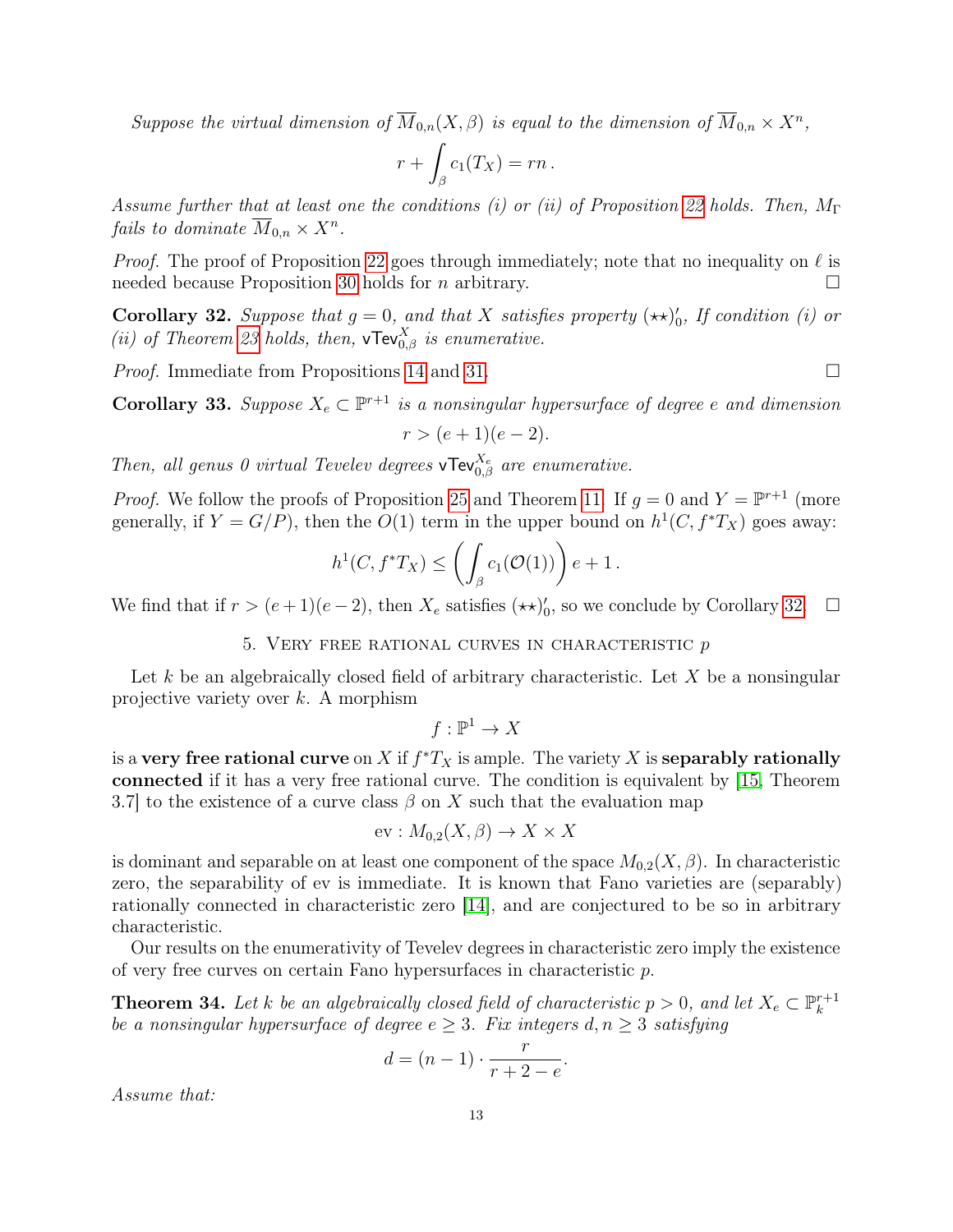(i)  $r > (e+1)(e-2)$ , and (*ii*)  $p > e$ .

<span id="page-13-7"></span>Then,  $X_e$  contains a very free rational curve of degree at most d (where the degree is measured in the ambient projective space). In particular,  $X_e$  is separably rationally connected.

On a *general* hypersurface  $X_e \subset \mathbb{P}_k^{r+1}$  $k^{r+1}$ , very free curves of degree  $r+1$  were constructed by Zhu [\[20\]](#page-14-12) without assuming  $(i)$  or  $(ii)$ . Very free curves on general complete intersections were similarly constructed by Chen-Zhu in [\[7\]](#page-14-13). When  $gcd(r + 2 - e, r) > 1$ , our result gives very free curves of lower degree for arbitrary hypersurfaces satisfying assumptions (i) and (ii).

The separable rational connectivity for *arbitrary* Fano hypersurfaces  $X_e$  (and more generally, for arbitrary Fano complete intersections) was proven only assuming (ii) when  $e < r + 1$ , and with an additional divisibility condition when  $e = r + 1$ , by Starr-Tian-Zong in [\[18\]](#page-14-8), but there the very free curves constructed are of unspecified degree.

*Proof of Theorem [34.](#page-12-3)* Let R be a discrete valuation ring with fraction field K of characteristic 0 and residue field isomorphic to k. Let  $\mathfrak{X} \subset \mathbb{P}^{r+1}_R$  be a smooth hypersurface of degree e over  $Spec(R)$  with special fiber isomorphic to  $X_e$ .

Let  $M_{0,n}(\mathfrak{X},d[L])_R$  be the relative moduli space (over R) of stable maps of degree d (as computed against the hyperplane class) in  $\mathfrak{X}$ , and let

$$
\pi_R : \mathcal C_{0,n}(\mathfrak X,d[L])_R \rightarrow \overline{M}_{0,n}(\mathfrak X,d[L])_R
$$

be the universal family. Let

$$
h_R = \tau_R : \overline{M}_{0,n}(\mathfrak{X}, d[L])_R \to (\overline{M}_{0,n})_R \times \mathfrak{X}^n
$$

be the forgetful map.

Combining Theorem [5](#page-2-2) and Corollary [33,](#page-12-1) the degree of the map (in characteristic 0)

$$
h_{\overline{K}} : \overline{M}_{0,n}(X_{\overline{K}}, d[L]) \to \overline{M}_{0,n} \times X_{\overline{K}}^{n}
$$

is equal to

$$
\mathsf{vTev}_{0,d}^{X_{\overline{K}}} = ((e-1)!)^n \cdot e^{(d-n)e+1},
$$

which in particular is not divisible by  $p$ .

Applying [\[18,](#page-14-8) Corollary 3.3], we conclude that the special fiber  $\overline{M}_{0,n} \times X^n$  has a free curve  $\mathbb{P}_k^1 \to \overline{M}_{0,n} \times X^n$ , and upon projection we obtain a very free curve of degree at most d on  $\ddot{X}$ .

## <span id="page-13-0"></span>**REFERENCES**

- <span id="page-13-2"></span>[1] Hülya Argüz, Pierrick Bousseau, Rahul Pandharipande, and Dimitri Zvonkine, Gromov-Witten theory of complete intersections, arXiv:2109.13323. [1.2](#page-2-1)
- <span id="page-13-1"></span>[2] Anders Buch and Rahul Pandharipande, Tevelev degrees in Gromov-Witten theory, in preparation. [1.2,](#page-2-0) [5,](#page-2-2) [6, 1.2,](#page-2-1) [1.4,](#page-3-3) [3](#page-10-1)
- <span id="page-13-6"></span>[3] Aaron Bertram, Georgios Daskalopoulos, and Richard Wentworth, Gromov invariants for holomorphic maps from Riemann surfaces to Grassmannians, J. Amer. Math. Soc. 9 (1996), 529–571. [9](#page-3-4)
- <span id="page-13-5"></span>[4] Guido Castelnuovo, Numero delle involuzioni razionali giacenti sopra una curva di dato genere, Atti Accad. Naz. Lincei Rend. Lincei Mat. Appl. 5 (1889), 130–133. [1.3](#page-2-3)
- <span id="page-13-4"></span>[5] Alessio Cela and Carl Lian, *Generalized Tevelev degrees of*  $\mathbb{P}^1$ , arXiv 2111.05880. [1.3](#page-2-3)
- <span id="page-13-3"></span>[6] Alessio Cela, Rahul Pandharipande, and Johannes Schmitt, Tevelev degrees and Hurwitz moduli spaces, Math. Proc. Cambridge Philos. Soc. (to appear), arXiv 2103.14055. [7](#page-2-3)